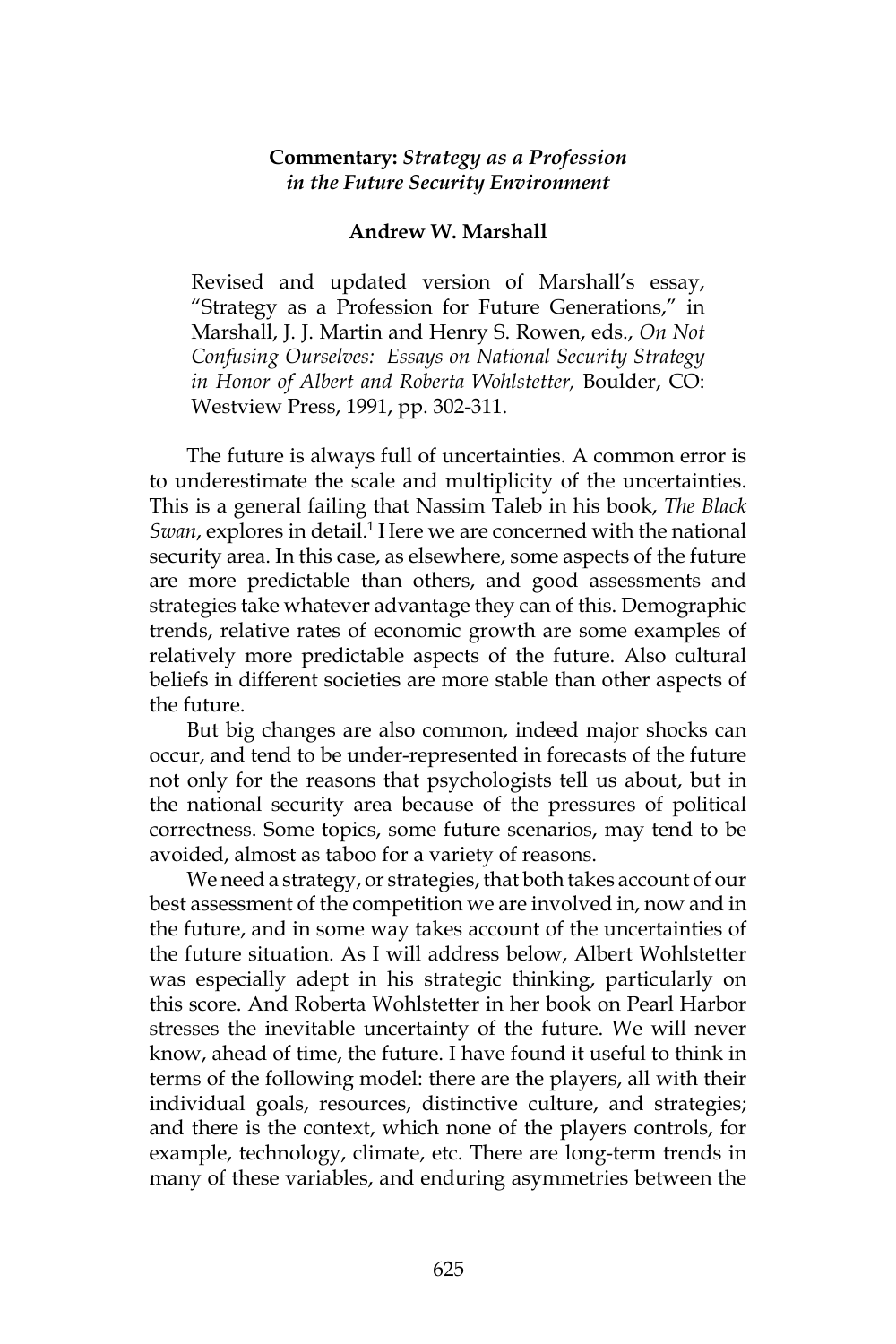players. A good strategy would have to accommodate in some way all of this, reflect the trends that are changing the situation, as well as exploit some asymmetry that provides the basis for advantages he has in achieving his goals. Strategies can involve coalitions, and obviously they must address adversaries. And, in some way, they must aim to limit the risks that the uncertainties pose.

Richard Rumelt in his forthcoming book has an excellent characterization of strategies as solutions to solve complex problems. One of the virtues of Rumelt's discussion is that it provides real clarity about how the word *strategy* should be used. In practice, the word strategy tends to be used in too many ways. In particular I would note that in the national security area, which is the main focus here, there is a constant tendency to think of military strategy as related principally to the application of resources in a possible future war and the general guidance for more detailed planning for specific contingencies. The result is that there is relatively little discussion of strategies for the peacetime management of our military organizations and for the allocation of resources over time so as to develop more efficient, effective, competitive military forces with appropriate doctrines and concepts of operations. Most statements of national security strategy tend to be just long lists of desirable goals with little to say about how these goals might be achieved. Good examples of fully developed national security strategies are thus very few. There is, then, a special problem in the national security area.

Given the existence of nuclear weapons, the highest priority objective for the United States has been deterrence of largescale war. In this we have been largely successful. Therefore, the strategic management problem in our national security establishment was for a long time the peacetime competition to preserve and indeed enhance in the future our ability to deter the Soviet Union from actions adverse to our interests. Now this definition of our priority objective may need serious amendment as we move into a different world. The discernible aspects of this world are: the rise of Asia and decline of Europe, a long, extended struggle with Islamic extremists, wider proliferation of weapons, including nuclear weapons, and continued rapid scientific and technological changes.

With new problems, new thinking will be required. It is not that the uncertainty is higher. There were lots of uncertainties in the late 1940s and the 1950s, indeed throughout the Cold War.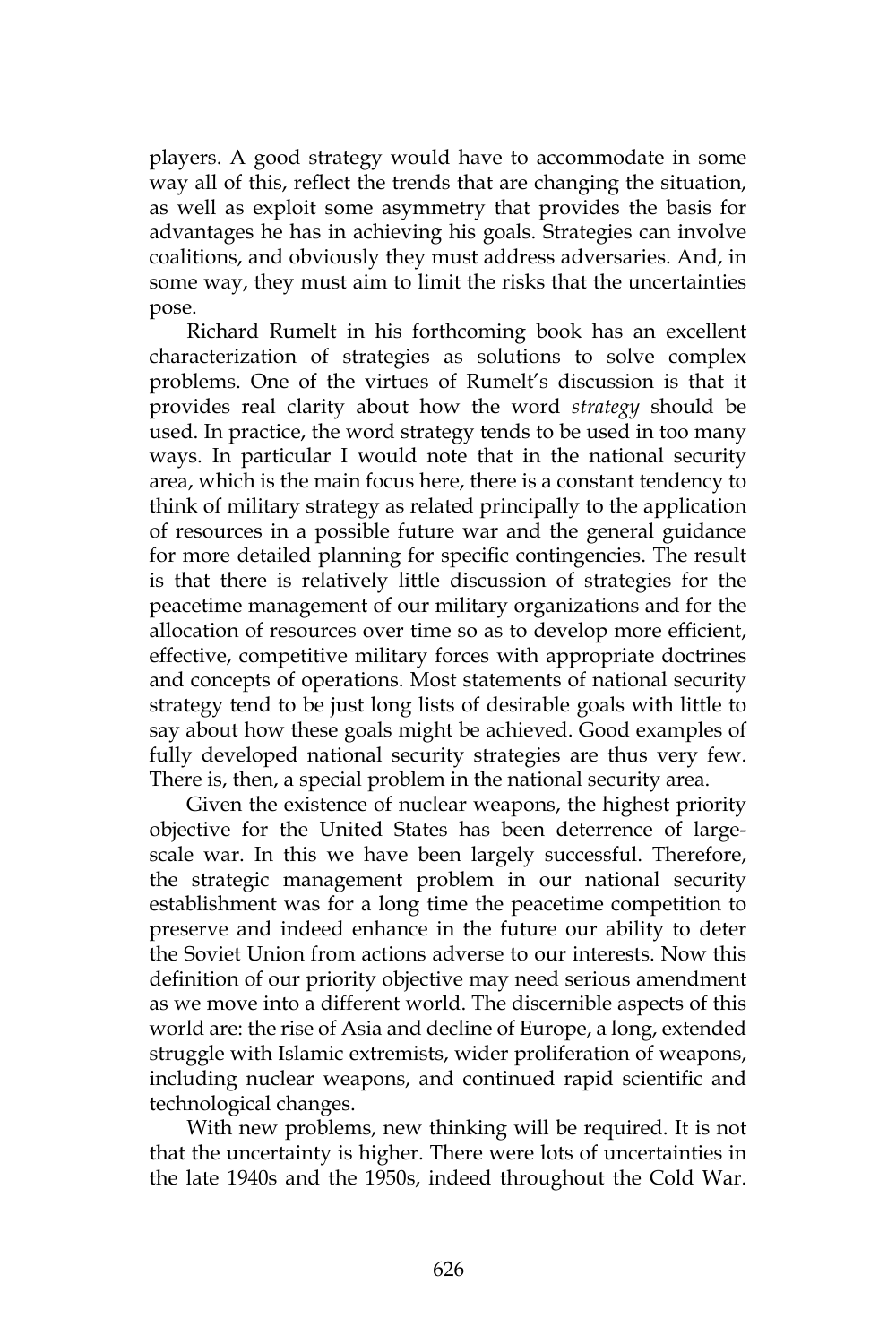But there are new players, new options, and the natures of the competitions are different. We will need to be as serious about strategy as we were in the early stages of the Cold War. Finding the right people and organizing the right sorts of teams will be important.

It is clear that some people among us seem more readily able to address issues of strategy, in particular the strategic management of our national security efforts. They have a willingness and a self-confidence to address the larger issues than do others. They appear to bring a very different perspective to the discussion of what our strategy ought to be. How do they get this way? What sort of training is useful? This is what I want to address in the next two sections.

### *What Environments Produce Strategists?*

This is a question that deserves extensive study. The best I can do is to draw upon my experience in and observations of the environment at the RAND Corporation in the 1950s and early 1960s and my later experience in government in the period 1972 to the present. One disadvantage of focusing on RAND as a producer of strategists is that it clearly biases the discussion toward an analysis of the development of people whose role has been "advising," in the sense that Herb Goldhamer used in his book, *The Adviser*.<sup>2</sup> There are other routes to becoming a strategist, including those who reach high positions in the military services or enter government service from other career lines such as the law or investment banking. But the case of RAND is perhaps of special interest because it did provide in the 1950s and early 1960s an environment that produced a number of people who are now acknowledged as major strategic thinkers.

## *The RAND Experience*

There was something special about the RAND environment from the late 1940s through most of the 1960s. For one thing, especially in the late 1940s and the 1950s, there was a sense of being on the leading edge, of dealing with the centrally important problems. The invention of nuclear weapons and several other technology developments at the end of World War II produced a situation that was quite new, one in which the issue of what our strategy should be was extremely important. Another aspect of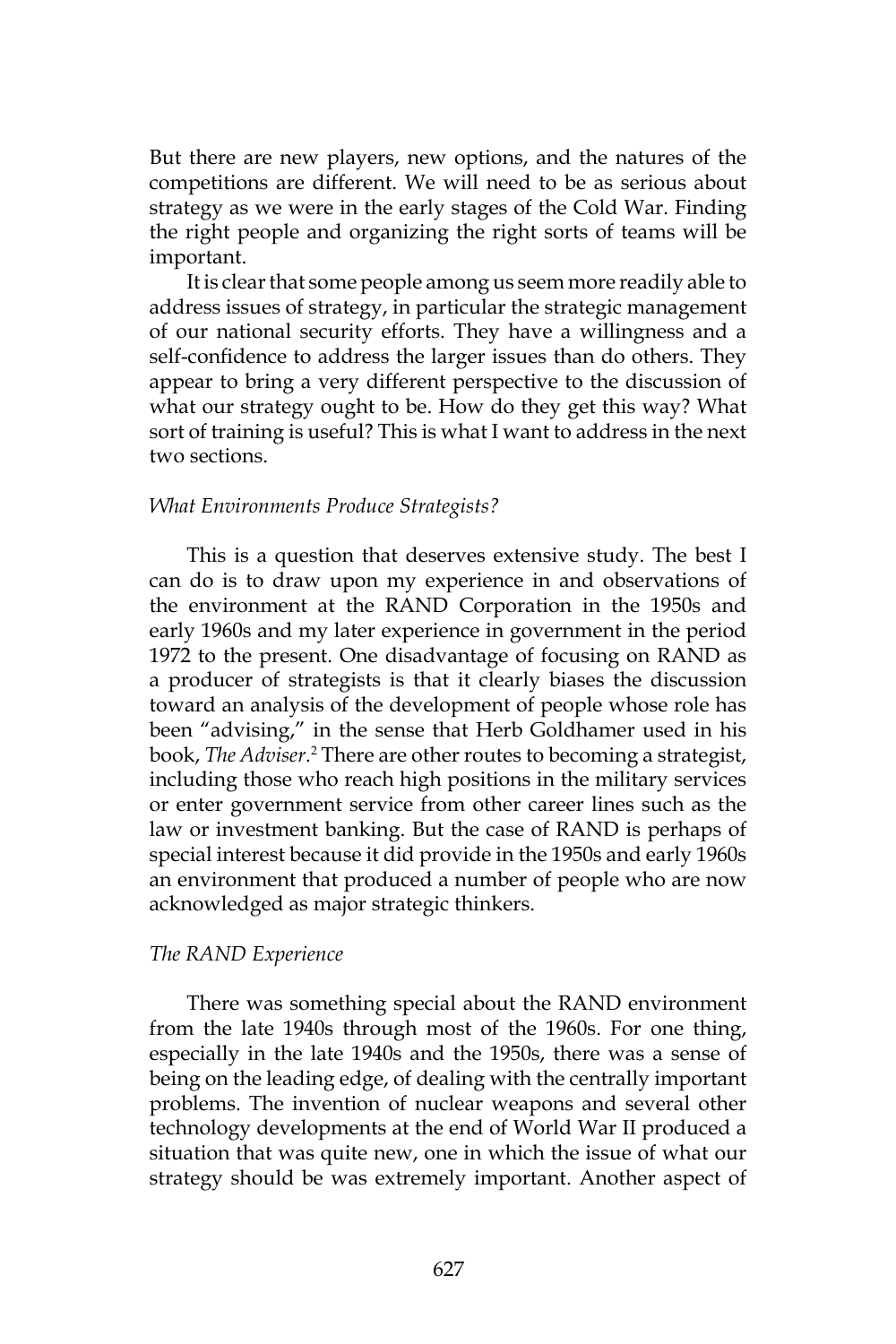this situation, given the large increase in destructive power nuclear weapons introduced, was that there were no experts. Two small weapons had been used at the very end of World War II; what larger numbers of weapons and more powerful weapons might do to change the nature of war was unclear. Nobel prizewinners were no better than graduate students in thinking about the relevant issues, and at meetings and working groups at RAND in the early days there was no hierarchy. This was an ideal situation for younger people (the average age of the professional staff at RAND in 1950 was about twenty-eight), who were immediately treated as equals and valued for what they could contribute to the discussions. This is a rare situation, certainly not characteristic of academia or normal organizations, and it led to the rapid development of individuals who were willing to address the broadest issues of national security. There was also a sense of having a preferred position with respect to access to information on the new developments taking place in weaponry, in particular in the design of nuclear weapons, their delivery systems, and other relevant technology.

Two other things favored the development of strategic thinking and innovation at RAND, and the willingness of the people there to address the highest level national strategy issues. One was the freedom RAND had to select the problems and the issues on which it worked. This is very different from the environment in contract studies organizations, especially now. The other was the presence of several remarkable men who set the intellectual tone and style of much of the broader strategies analysis that began in the early 1950s. Two I would name are Charles Hitch and John Williams, the heads respectively of the Economics and the Mathematics Divisions. Apart from their own intellectual contributions, their cultivation of full-ranging discussion, their intellectual fairness, and their interest in the development of younger people and of new methods of analysis all favored the fullest examination of all issues of U.S. national security.

One of the interesting things that happened at RAND was the success of the economists in assuming a leading role in the direction of a number of important studies and, more generally, in shaping the way in which RAND addressed national security issues. Initially the economists were brought into what had been largely a technological organization to deal with what was called the military worth issue. It had become clear to the technical people that they needed some assistance in thinking about the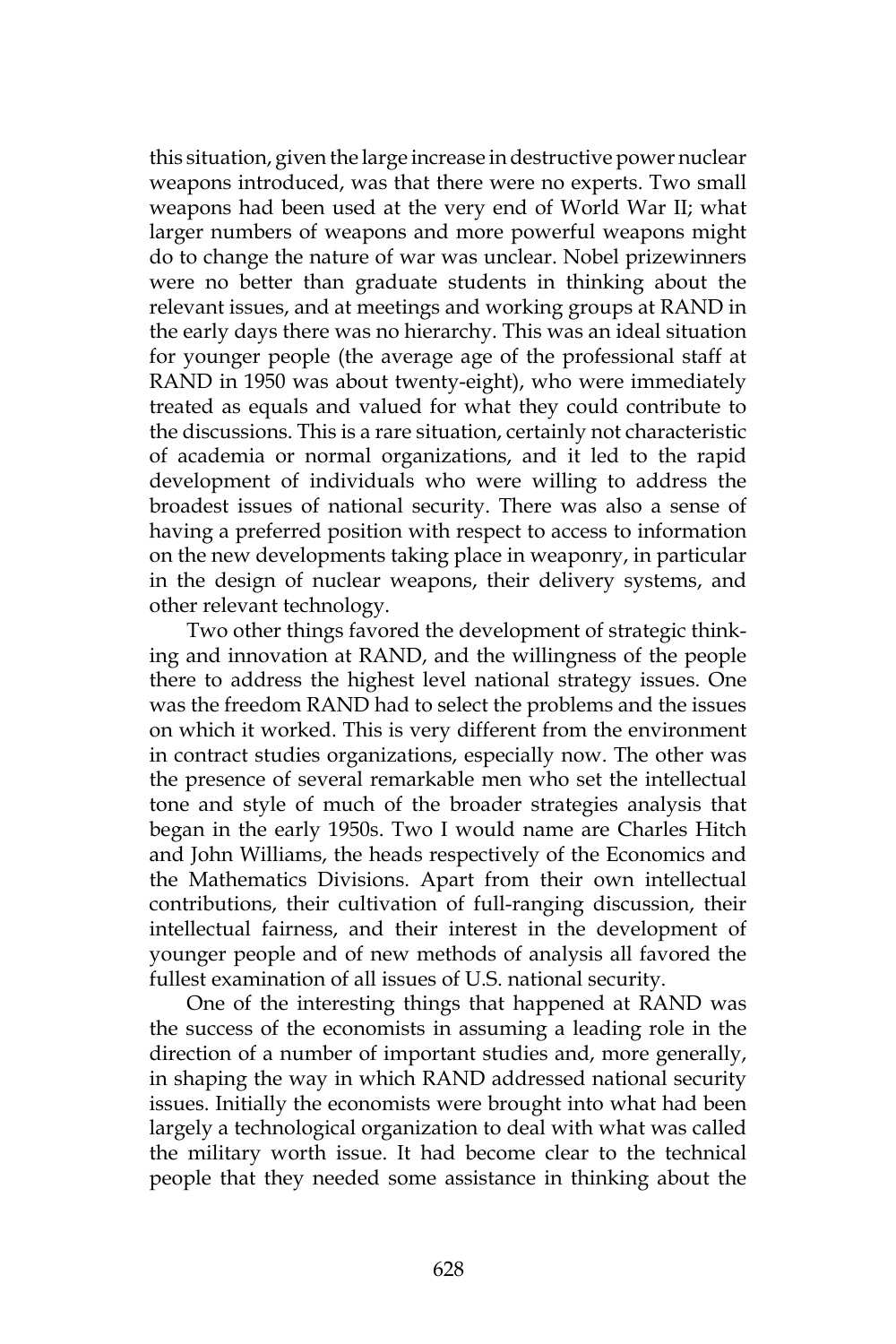objectives that military weapon systems were to achieve. There was also some interest in the economics of defense, especially as it dealt with issues of mobilization, and in the targeting of an opponent's industrial capacity and assessing damage to industrial societies from strategic bombing. The economists soon played a much larger and more central role in managing and directing a number of the successful studies. Why was this?

Herman Kahn and I used to discuss this puzzle. We had a number of hypotheses. For one thing the economics of the situation, broadly conceived, were important. What things cost, the level of resources that nations are able to devote to defense over an extended period—these all shape one's views as to the kinds of weapon systems and forces that are desirable and feasible. But another advantage the economists had was that they knew from their own experience that experts could be wrong. Indeed, they also knew that much discussion of economic problems is foolish and that many widely-held views, even among responsible people, are faulty. The experience of engineers and physicists is different. In those fields there are real experts who are much more likely to be right than are others. Economists, therefore, were more intellectually comfortable in the situation that existed with respect to nuclear warfare, in which there were no experts.

One of the people in the economics department who was the first to lead and manage a large RAND study was Albert Wohlstetter. Beginning in the early 1950s, he examined a set of issues connected with the basing of long-range bombers. I want to note what seems to me one of the major innovations or inventions Albert made in the conduct of that study. In previous large RAND studies, the practice had been to lay out a number of alternative systems or programs at the very beginning of the study. The study itself focused on evaluating which of the alternative systems was the most cost-effective.

Albert's approach was different. He started with a few alternatives to the existing plan or program, but as the study went on he evolved improved alternatives. He was also less rigid than had been reflected in the earlier practice in setting down the criteria, the objective functions, the measures of effectiveness at the beginning of the study, and then simply sticking with them. His evolutionary approach developed additional criteria and tests of performance as more understanding of the problems and the issues emerged. And a wider range of situations within which the alternative possible solutions could be tested grew as the study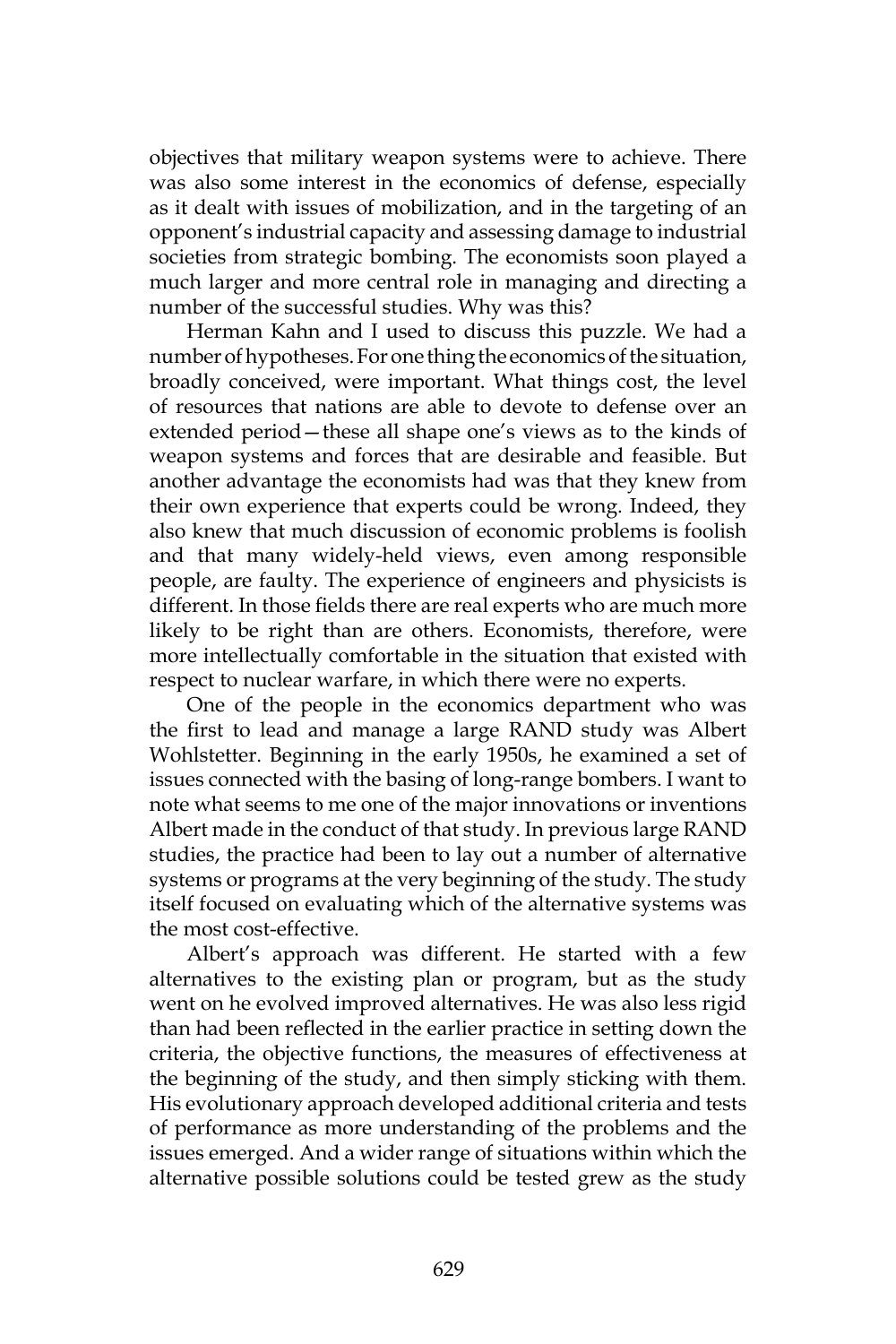went on. This was, in my judgment, a crucial invention for doing these kinds of studies, because one would learn much more about the nature of the issues and the problems, how one ought to look at them, and what criteria were relevant as one went further along in the studies. Also, this way of conducting the analysis had the advantage of inventing additional and better alternative solutions to examine as one went along. Albert's study was in many ways emblematic of the kind of good strategic analysis I wrote about at the beginning of this essay: it accepted certain structural elements of the situations, and then sought measures to both limit and mitigate effects of the uncertainty about the future.<sup>3</sup>

Another aspect of the situation at RAND that was exceptionally favorable to strategic thinking and innovation during the early period was the practice of inviting first-rate people to come and spend the summer. This created an environment in which the important thing was to try to tap into the very best talent in the whole country. The objective was not to do the best that RAND could do with its existing staff, but in a sense to do an analysis that was the best that the country as a whole could accomplish. By its very nature, any organization is limited in the amount and variety of talent, backgrounds, and insights that it can include among its staff. This attitude of searching for the very best people and drawing on the best talent is a key to excellence in broad thinking about any problem or issue. Unfortunately, most organizations do not operate this way.

Another way in which Albert was especially good was in reaching outside Rand to get the best technical advice. In the mid-1950s the experts, at Rand and a DoD advisory group on physical vulnerability, believed that no structures could be built to withstand blast overpressures exceeding something like 25 psi. Albert recruited Paul Weidlinger, an innovative structural engineer, to design hardened structures for protecting aircraft and missiles to withstand overpressures far beyond this limit. Herman Kahn was also involved because of his knowledge of the physics of nuclear weapons effects. This led, after a long argument and tests, to a major shift in views of what was possible.

The RAND of the 1950s and early 1960s was a remarkable place, both for the talent it recruited and for its atmosphere and intellectual dynamic. It was also remarkable for its boldness in addressing broader questions of strategy. It is, therefore, not surprising that some interesting and influential people developed there.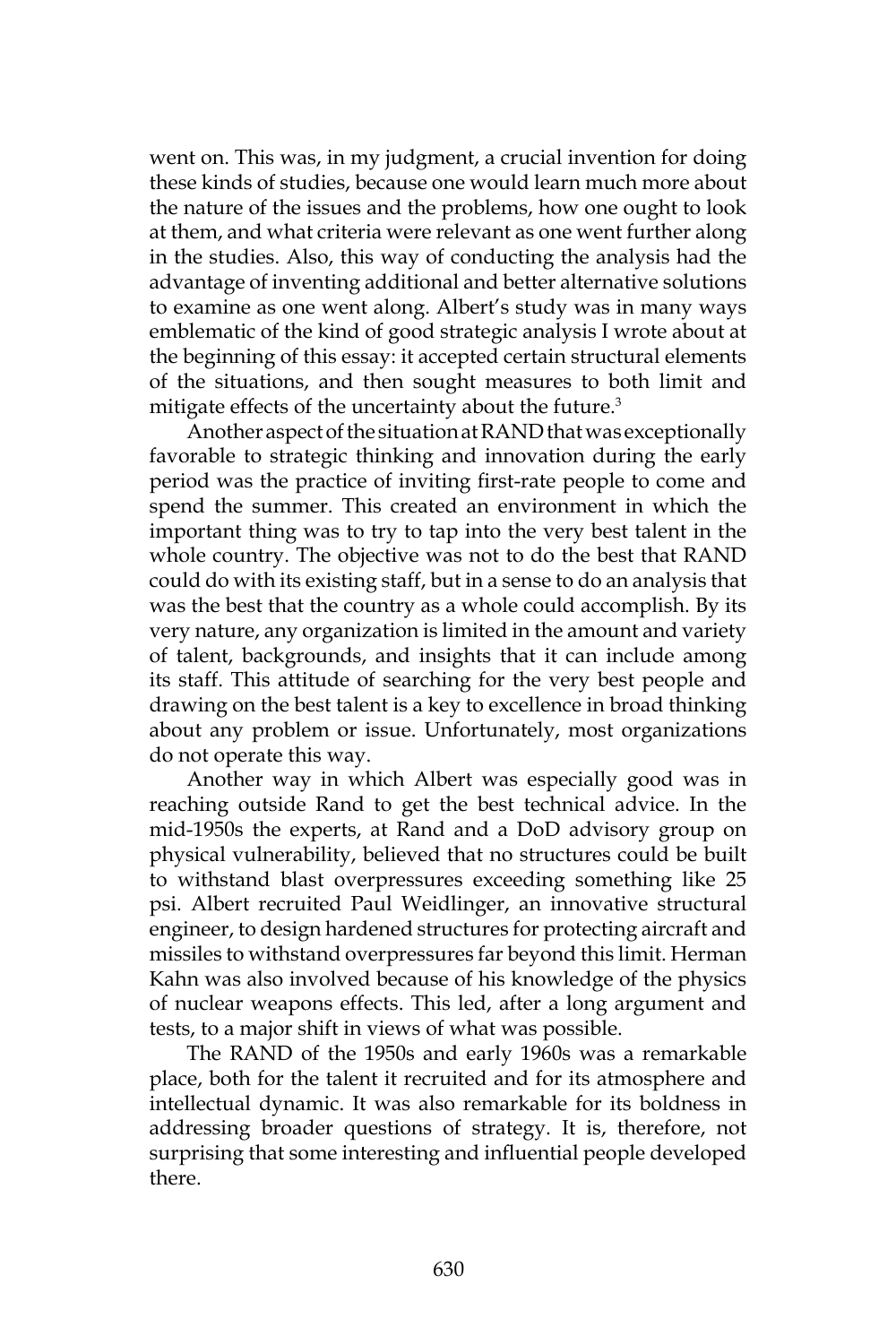#### *The U.S. Government*

The next experience that is perhaps relevant comes from my time in government. Beginning in the middle 1970s, I was involved in attempts to initiate strategic planning activities in the Department of Defense including some strategic planning experiments. In particular, James Roche, then a U.S. Navy Commander, and I wrote several papers during 1975-1976 to promote strategic thinking in the Defense Department. We also sponsored contractor research on some aspects of strategic planning. This experience led me to believe that, while systems analysis had been a liberating force during its early development, by the middle 1970s it had become a constraint on thinking strategically. People who were systems analysts found it difficult to address the sorts of questions that we felt needed to be considered in strategic planning. People with a business background or a combination of business school and military service seemed to be among the best at taking up and addressing the questions we wanted dealt with.

We saw it as a vaccination problem: some backgrounds promoted strategic thinking and others seemed to inoculate people against it. Why is that? To some extent, the systems analysts had by that time developed routine approaches to analysis and perhaps had ceased paying sufficient attention to the complex consequences of acquiring the systems they dealt with. James Schlesinger commented to me a number of years ago that systems analysis proceeds by trivializing the measurement of effectiveness while perfecting the analysis and estimate of costs. Programmatic actions, the acquisition of particular weapon systems, the adoption of a new concept of operations, and the setting of new objectives for military forces have complex consequences, including their effects upon the beliefs, actions, and resource allocation patterns of potential opponents. Most of these consequences are not usually considered in the standard kinds of analysis. One result is that the top leaders of the Department of Defense often get remarkably little assistance from their staffs when truly strategic decisions are addressed. This is because the focus of the work of the staffs, the criteria they use, and their measures of effectiveness are too narrow to account for the considerations that top-level decisionmakers in fact want to consider, are concerned with, and take into account as best they can.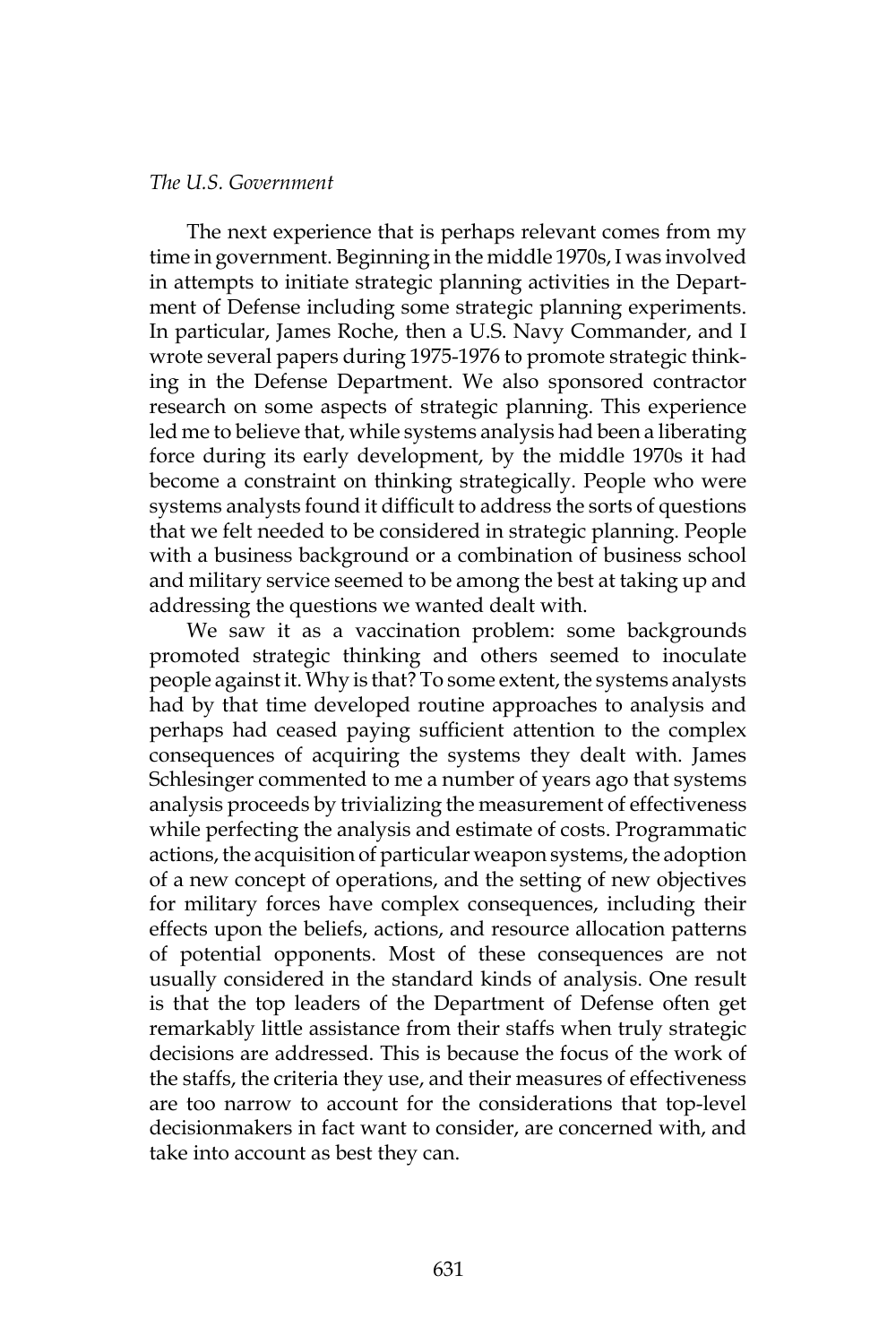Some decisions have larger and different consequences than others. For example, a decision to pursue or create a major strategic defense capability is different from a choice among several alternative programs for the next generation of fighter aircraft. The former involves going into a new business for the U.S. military (although it is a business we once were in), the latter the continuation of an existing business. Different issues are involved, different forms of analysis seem needed, but existing analysis methods tend to treat the two types of decisions the same way. Part of the problem may be that much if not all of the existing analysis methodology was developed to assist in procurement or operational planning decisions. Other methods of analysis are necessary when the questions are more like: What businesses should I be in? What are my competitive advantages? One advantage people from the business world or business schools may have is that they are used to addressing these kinds of questions, though often with analysis methods that are less systematic.

# *What Backgrounds and Experiences Are Conducive to Strategic Thinking?*

There is no specific set of disciplines that must be mastered to be a strategist. People who think strategically come from a number of different backgrounds. Among those whom I have met, and feel that I know personally, the best academic backgrounds seem to be economics, business school, applied technology (especially for those who have been in the business world), and in some cases political science. But what seems to be central is a cast of mind that is questioning, eclectic, able to address the broadest kinds of issues and goals, and able to formulate appropriate ways of achieving these goals. A high tolerance for the uncertainty that necessarily accompanies any effort to think forward five, ten, or twenty years is required. For many people, some period of intense involvement in an important, large-scale project or enterprise has proved to be crucial.

World War II was such an experience for a number of people and, indeed, there may be a generational factor at work: living in interesting times may contribute to being a good strategist. People who were involved—even if only in staff positions or on the peripheries—in some major decisionmaking body connected with that war had a special quality about them. Experiences in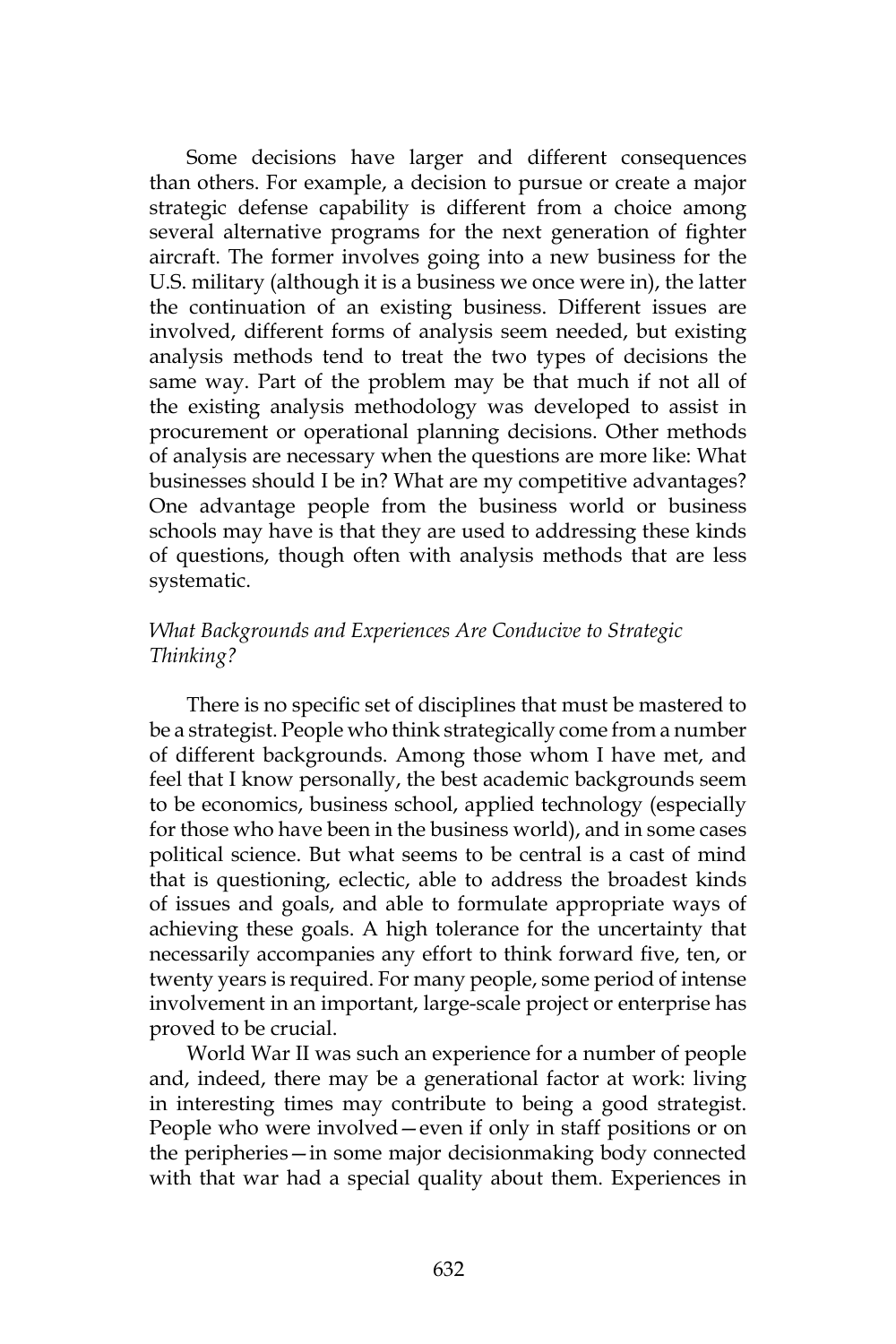World War II clearly had a significant impact on a number of the people who were at RAND during the 1950s. Because they contained many people with World War II experience the Truman and Eisenhower administrations had a character to them that favored strategic thinking. This characteristic of administrations has gradually eroded since the late 1950s.

The changes that we now see in the security environment of the United States are forcing another major effort of rethinking our situation, our goals, and our strategies. It might, therefore, be a period in which a new generation of strategic thinkers will emerge as a result of the critical experiences they will go through in the next decade.

Turning to the question of what kind of academic study or professional training might be useful, I would start with economics and business school training, especially business schools that have strong programs in business policy and strategy. My recommendation about economics is, however, a guarded one. Since the 1940s and 1950s, economics training has become too mathematical, too focused on the acquisition of particular analytic tools that are not, in fact, of much use in the national security area. Something like the first courses in graduate school may be enough. They are important, however, because people who do not have a sense of macroeconomics and the fundamental tradeoffs that societies have to make, find it difficult to think clearly about the long-term implications of devoting large, possibly excessive, percentages of gross national product (GNP) to military uses.

In the early 1980s, when the first initiatives were taken within the Defense Department to encourage application of a set of ideas that later were labeled as competitive strategies, I had a discussion with the chief of one of the military services. His reaction to the idea of designing some military programs so as to impose increased costs upon the Soviets was negative, or at least cautious. He had two arguments against focusing on increasing Soviet costs or expenditures.

The first was that the Soviets would simply spend the extra money, there being no reasons for them not to do so; the second was that our own budgets fluctuate so much that it was unwise to stimulate a competition which we ourselves might not sustain. The second of these arguments has real merit to it. The first shows an unawareness of the long-term consequences for the Soviets of high levels of military expenditures or of possible tradeoffs between individual programs the Soviets might be compelled to make, since resources always are limited.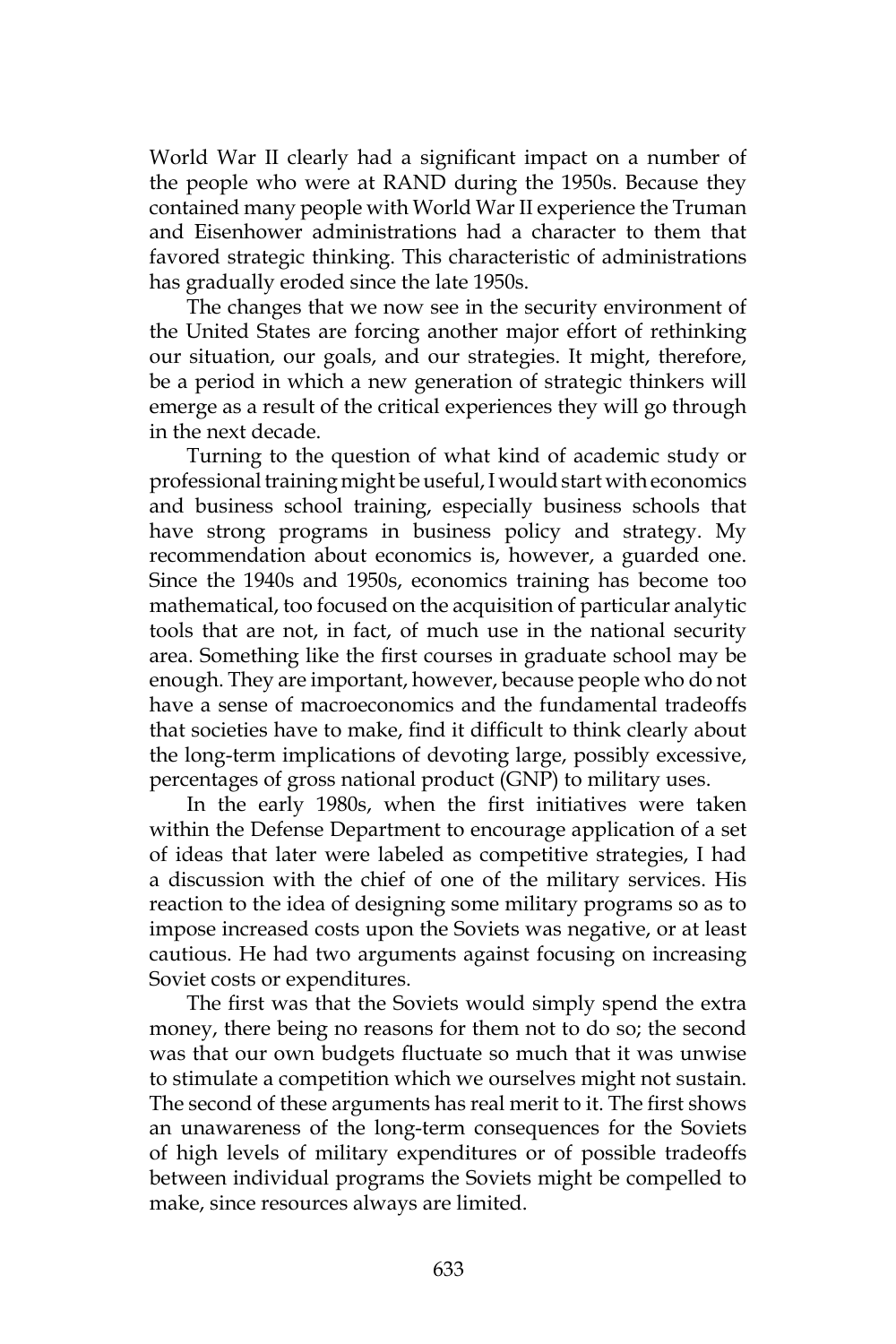Another virtue of economics training, or for that matter business school training, is that a modest amount of mathematics is acquired, as is some sense of the importance of technology and an ability to interact more effectively with technologists and hard scientists. This was one of the advantages the economists had over the political scientists at RAND in the early 1950s: quantitative analysis was something the economists were used to, and their interest in or ability to discuss and understand what the technologists were up to was somewhat better than that of the political scientists.

Demography is another area that deserves much more attention than it has had in the past in the development of strategy. The relationship of demography to political and military behavior is likely to be an area of increased importance and attention. Demography is often brought into discussions of strategy and broad national policy, but only in the most obvious and limited ways. William McNeill a few years ago wrote a small volume addressing some of the broader relationships of demography to political behavior.4 As in other of his works, he provides a number of hypotheses and sketches out areas that deserve considerably more attention.

Additional fields of interest are cultural anthropology, ethnology, and some areas of psychology. In some ways a new understanding of man is emerging, based on study of the evolution of man and human society and on new analyses of the biology of man, in particular the functioning of the brain. How men process information, make decisions, and behave are central issues on which much new knowledge exists and more will be available in the future.

But above all, if I had a suggestion to make, it would be that people study, in any case at least read, history of all kinds: military history, of course, but also economic and technological history. The history or analysis of past wars is a major antidote to the narrow focus of many existing methods of analysis of defense issues. Most discussion of strategy and defense programs is, if anything, too focused on technology and weaponry and not enough on the other factors that often dominate actual warfare. Also, if one considers the extended competition between states such as Rome and Carthage, the issue of why the Romans won in the end may shed interesting light on the key variables that need to be considered in our conceptions of strategy.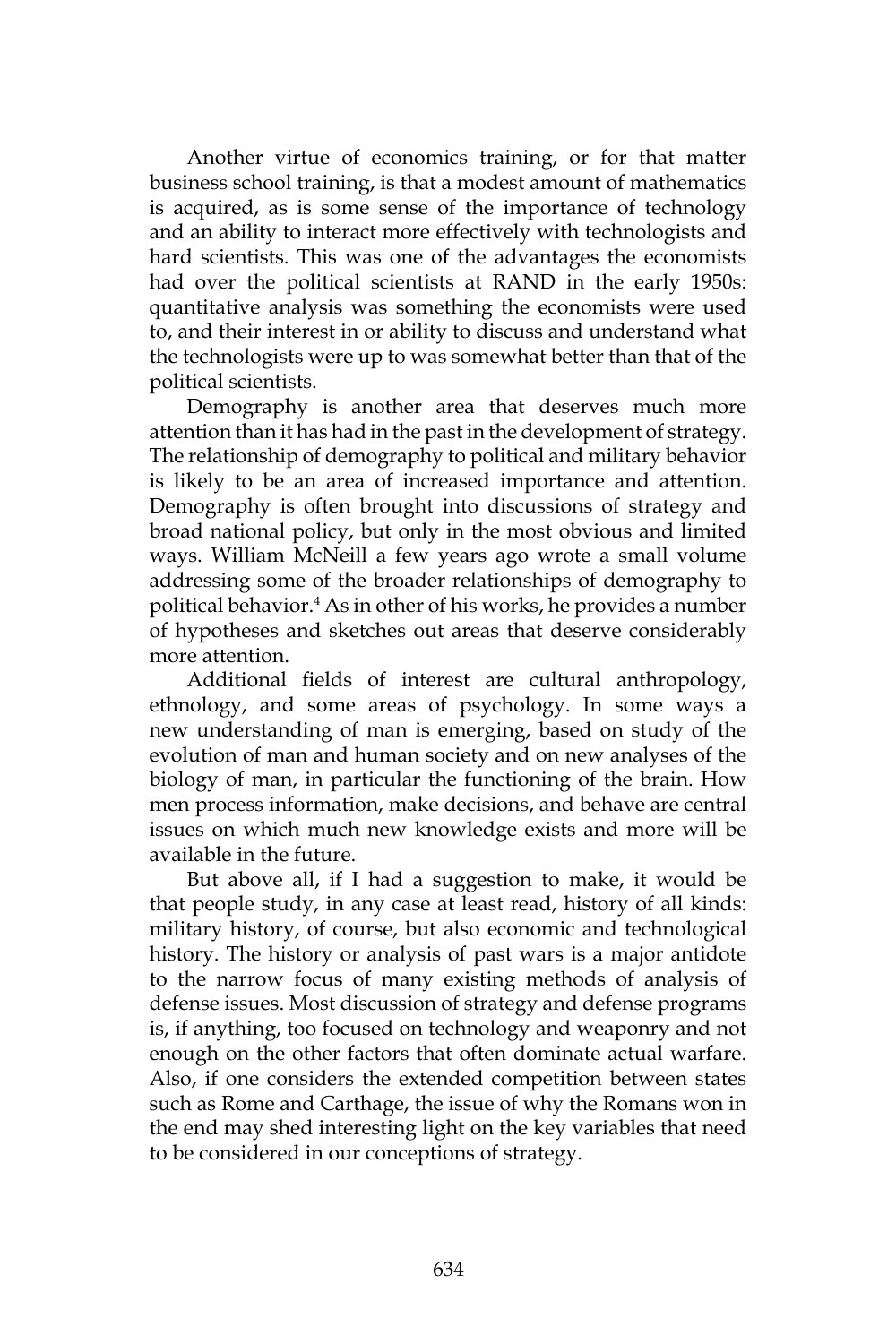Another factor of great importance is to understand the differences in the ways in which other nations are likely to perceive situations and react to them. Specialized studies of the strategic cultures of Russia, China, India, Japan, Iran, and the European nations and many others are of great use. Some of this can be gained by reading the history of these nations, especially the development of their military and other national security organizations. Other aspects relate to the particular cultural characteristics of these societies.

### *The Future of Strategy*

We are at a major turning point in history. Uncertainty about what the future competitive environment will be like is especially pronounced. There are at least three major issues that our defense or national security strategy must deal with. There is the problem of radical Islam, which both poses an immediate threat and has the potential to be a long-running problem. Any serious strategy dealing with this problem will have to have a substantial nonmilitary component. A second issue is the potential emergence of a strong hostile China. A major problem of strategy here is setting and articulating in some definitive way the goals for the U.S., or a picture of what, ideally, we would like to see Asia as a region look like in 20 or 30 years. The third major strategic issue, I believe, is the likely proliferation of WMD (particularly nuclear weapons) and long-range strike systems. We can of course try to prevent proliferation, but any realistic strategy must take account of the possibility that these efforts will fail and that the future world will have many more nuclear powers, some of whom would employ weapons in ways very different from how we have tended to focus on.

Of course, a defense or national security strategy for the long term must deal with all of these problems. It must attempt to shape the future security environment where possible, and develop hedges against the emergence of particular threats or problems. There is also pronounced uncertainty about the character of future warfare: new kinds of weapons systems are being developed, which in turn will require the development of new doctrines, new concepts of operations, and new kinds of military organizations to exploit fully the new technologies. What our strategy should be for the more complex competition that is emerging will require consideration of many aspects of the changing security